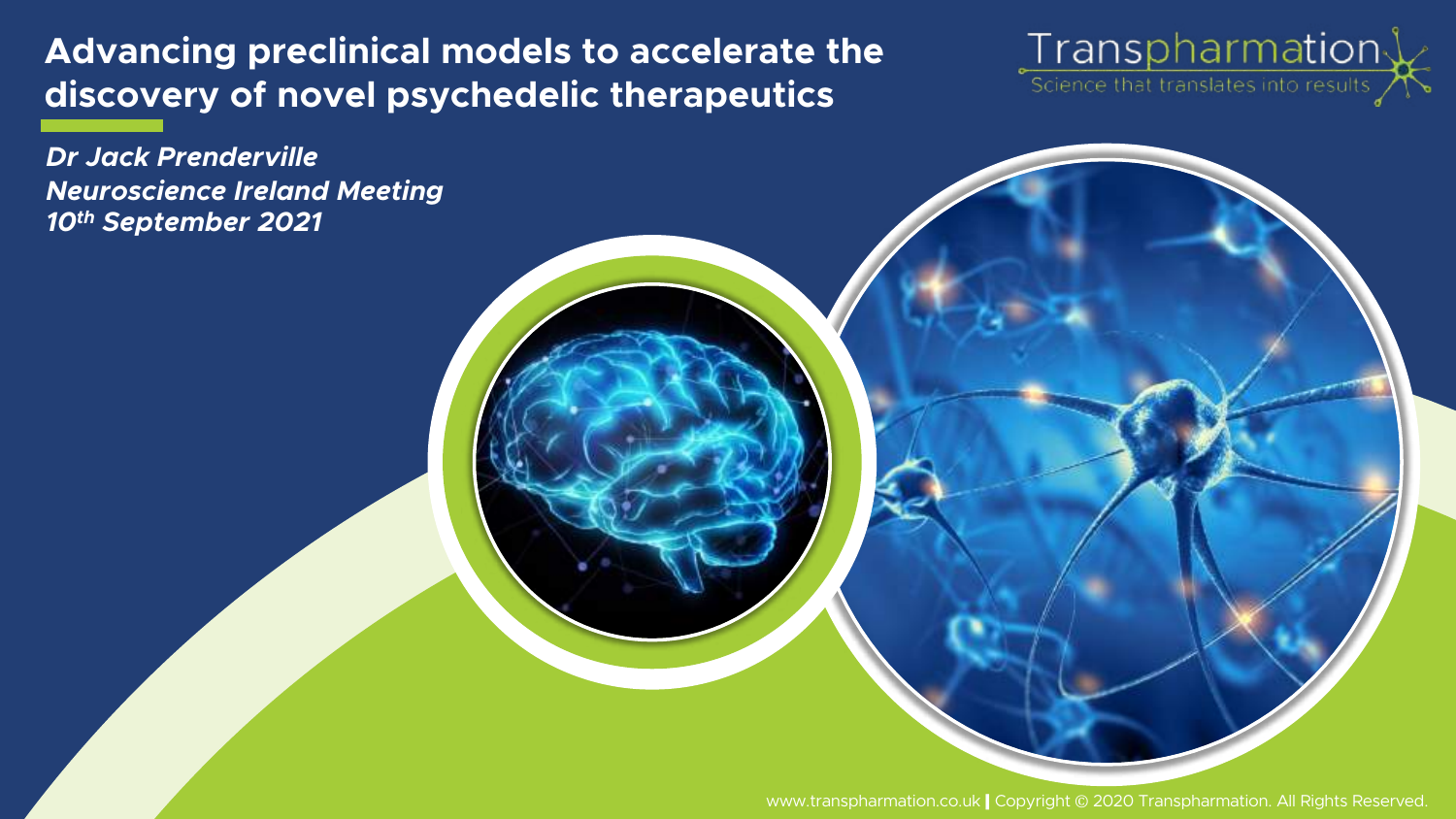# The oldest and least understood psychopharmacological agent

Psychedelics are powerful psychoactive substances that alter perception and mood and affect numerous cognitive processes (Nichols, 2016)

*"…was seized by a peculiar sensation of vertigo and restlessness… In a dreamlike state… With my eyes closed, fantastic pictures of extraordinary plasticity and intensive colour seemed to surge towards me."* Albert Hofmann, on his accidental exposure to LSD, 1943

*"I lost all control of time: space and time became more and more disorganised and I was overcome with fears that I was going crazy… Occasionally I felt as being outside my body. I thought I had died. My 'ego' was suspended somewhere in space and I saw my body lying dead on the sofa."*

#### Albert Hofmann, on his deliberate exposure to LSD, 1943

#### Number of scientific articles published about psilocybin

Transpharmatic

Science that translates

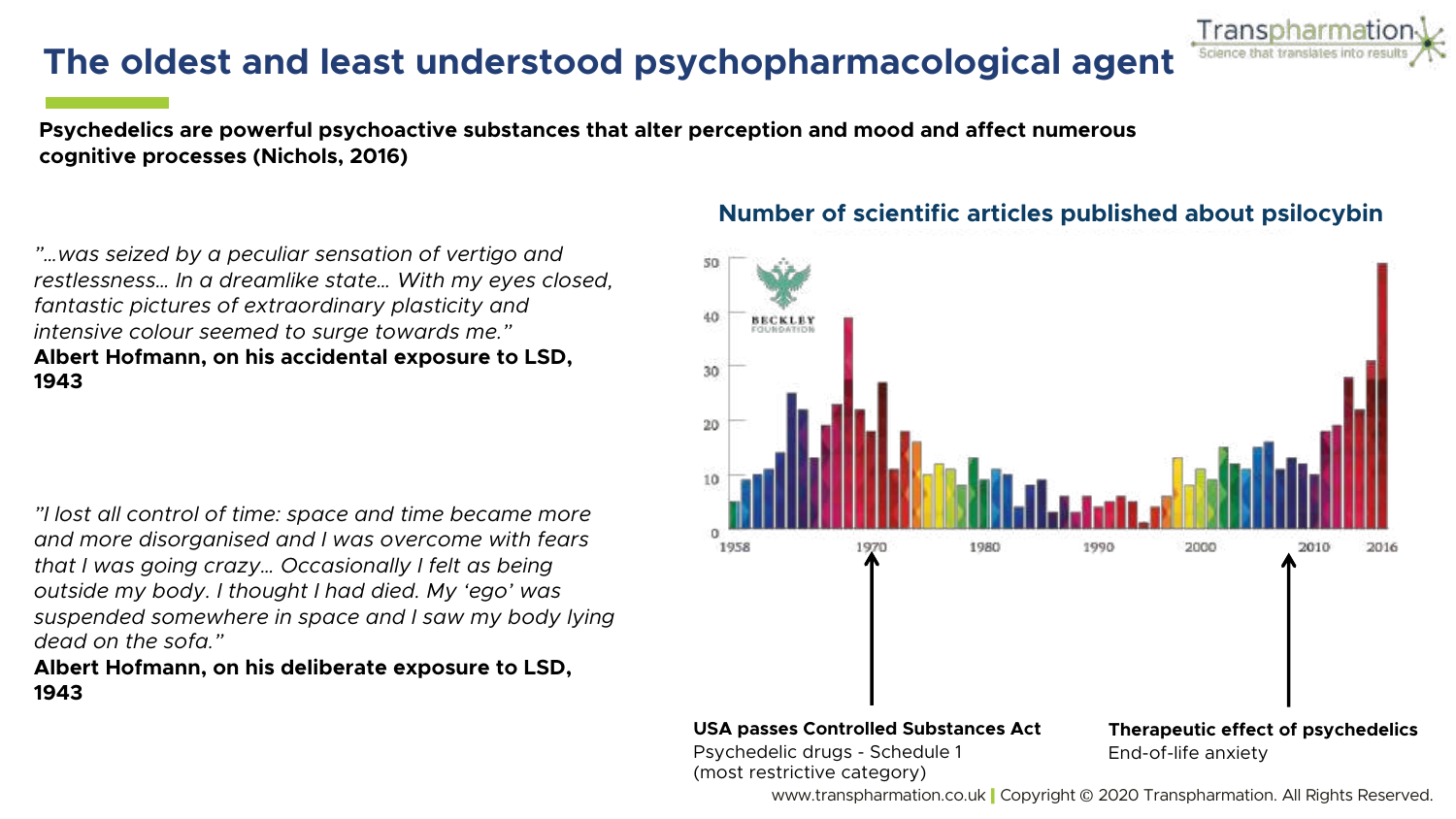### Psychedelics in the clinic



#### The NEW ENGLAND JOURNAL of MEDICINE



#### **ORIGINAL ARTICLE** Trial of Psilocybin versus Escitalopram for Depression Robin Carhart-Harris, Ph.D., Bruna Giribaldi, B.Sc., Rosalind Watts, D.Clin.Psy., N Engl j Med 2021;384:1402-11. Michelle Baker-Jones, B.A., Ashleigh Murphy-Beiner, M.Sc., DOI: 10.1056/NEJMoa2012994 Roberta Murphy, M.D., Jonny Martell, M.D., Allan Blemings, M.Sc., Capyright @ 2022 Monechaette Medical Society. David Erritzoe, M.D., and David J. Nutt, M.D. A Change from Baseline in QIDS-SR-16 Score **B** Change from Baseline in WEMWBS Score Psilocybin dosing, Psilocybin dosing. Psilocybin dosing Psilocybin dosing, day 2 dayl day 2  $20 -$ Psilocybin 15 Escitalopram Change  $10$ ān z Escitalopram Psilocybin



21

Day

28

35

42

14

day1

 $0.0$ 

 $-2.5$ 

 $-5.0$ 

 $-7.5$ 

 $-10.0$ 

Change

Mean

 $14$ 

 $21$ 

Day

28

35

42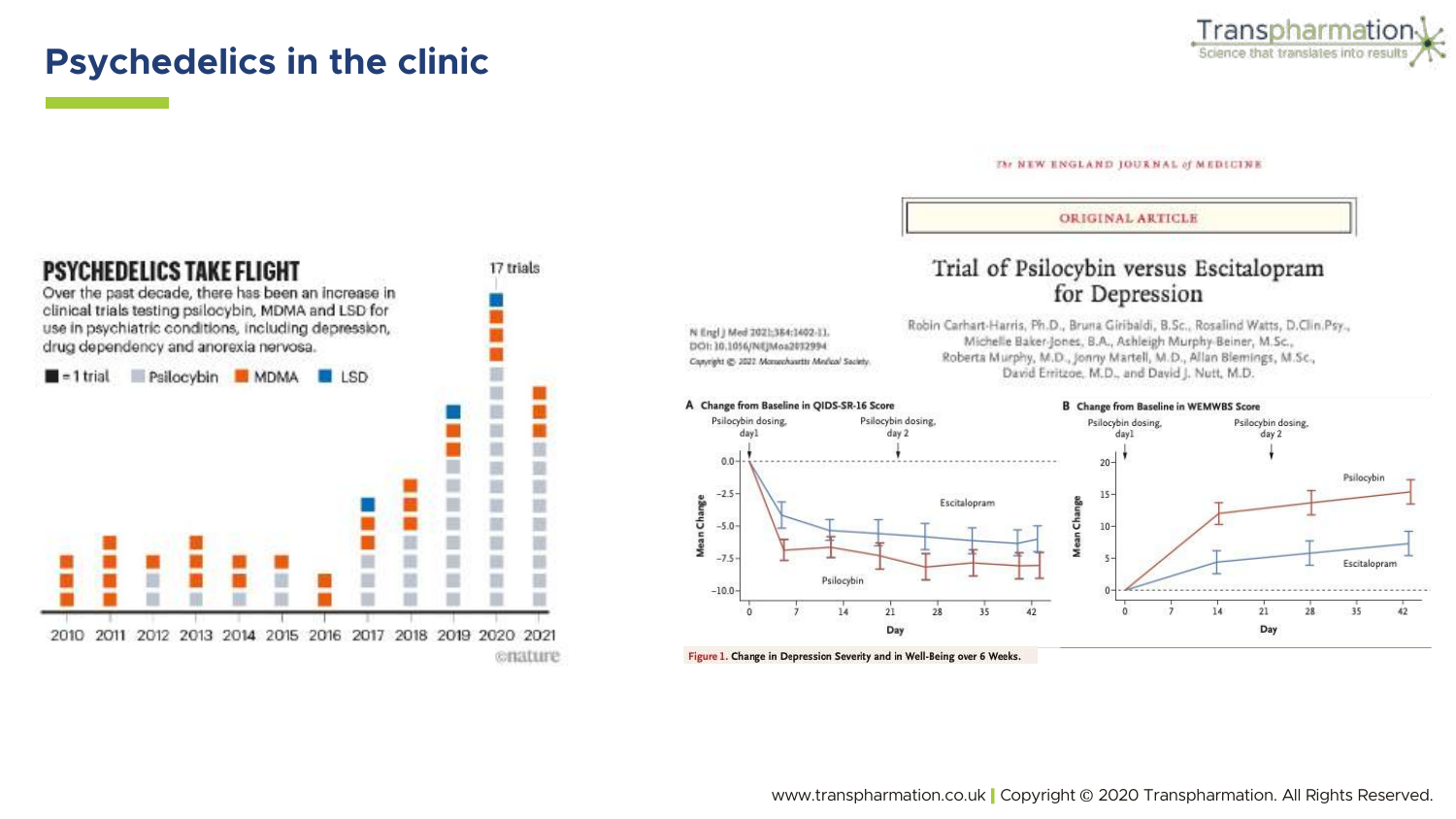

# Psychedelics (classic serotonergic 'hallucinogens')



### Dissociatives

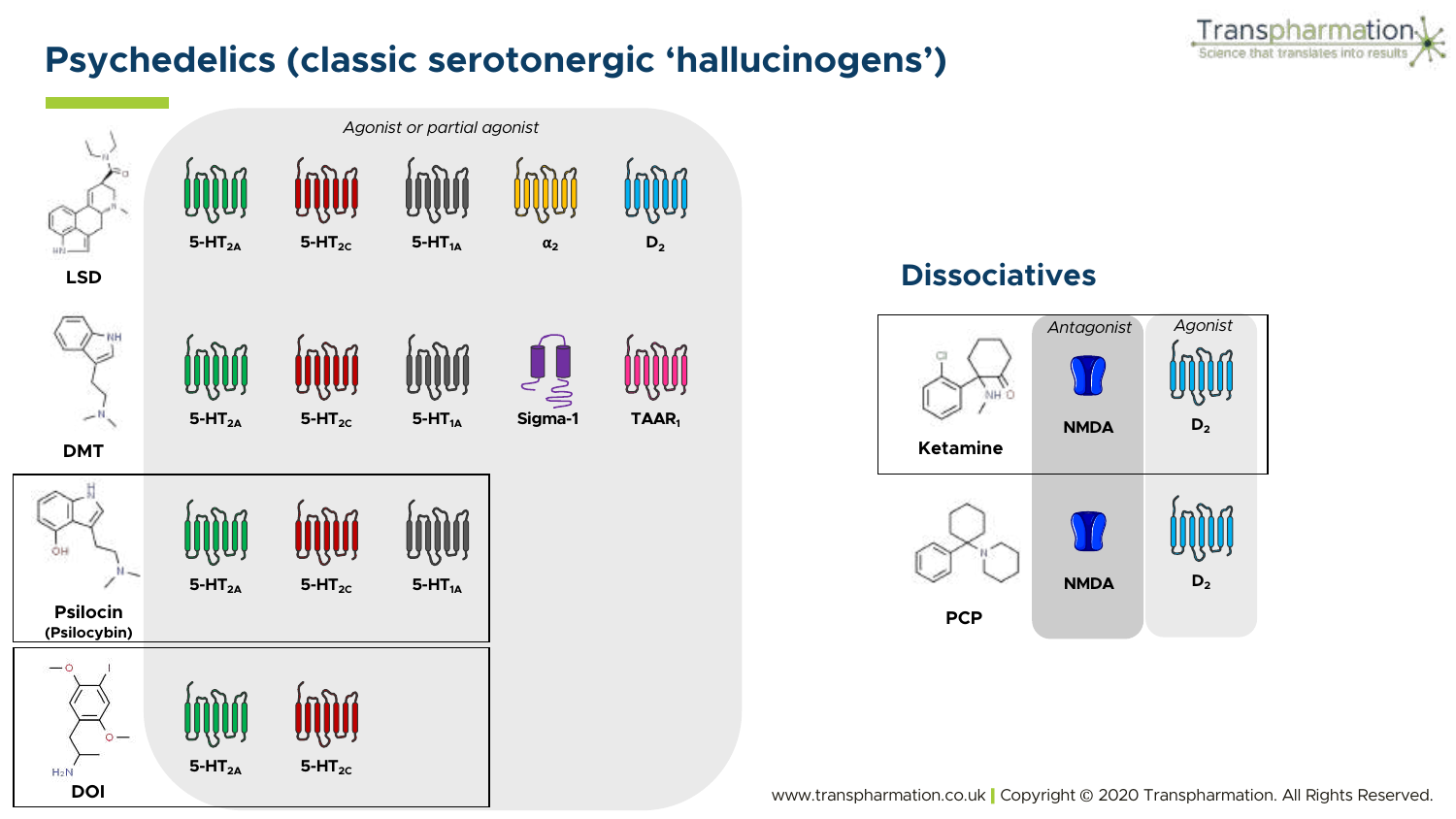# How can preclinical models support (psychedelic) discovery?



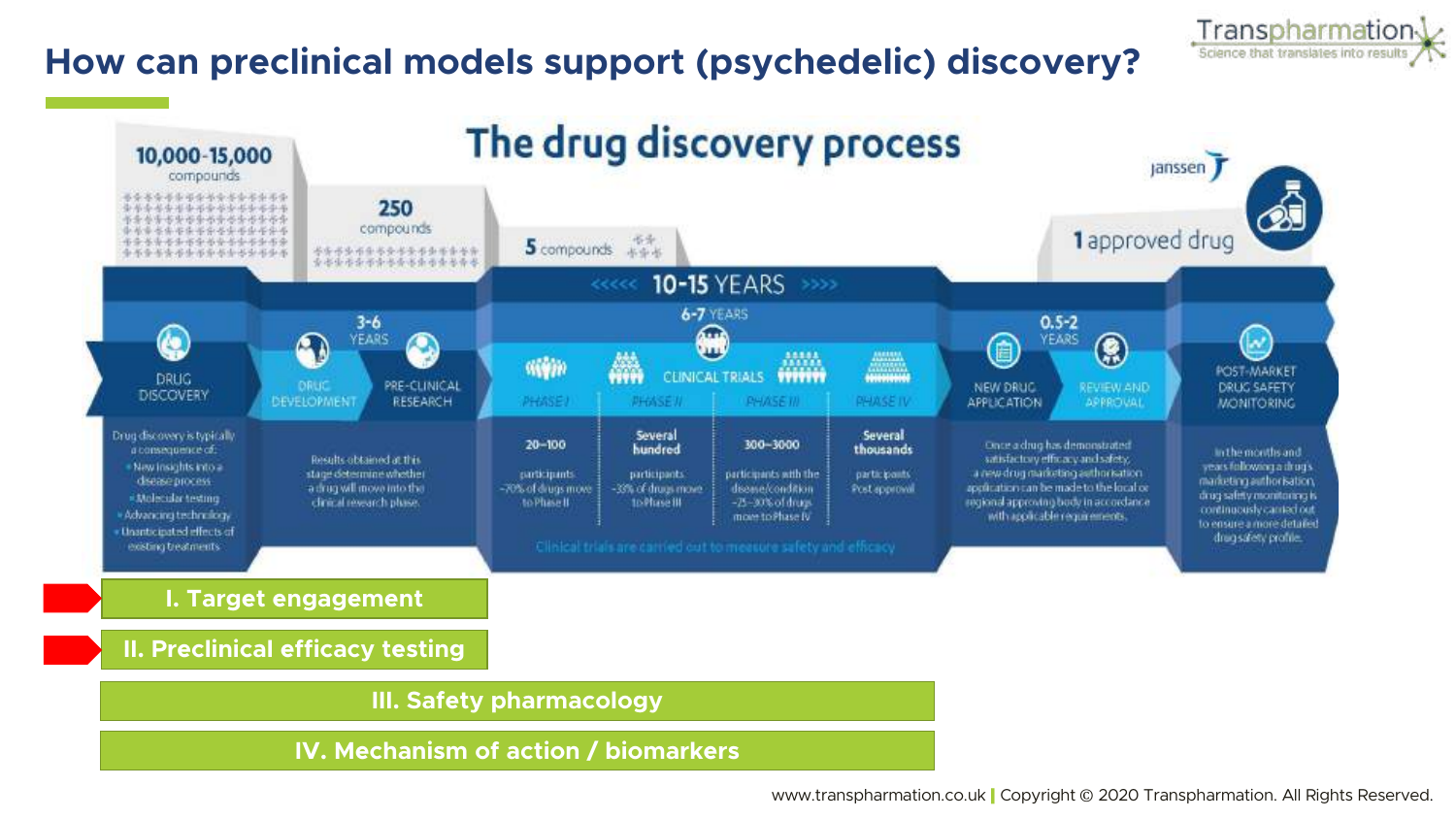# 5HT-2A receptor target engagement – Head Twitch Response

Science 8 September 1956 "Permanent" Alteration of **Behavior in Mice by Chemical** and Psychological Means

**DORIS L. KELLER** WAYNE W. UMBREIT Merck Institute for Therapeutic Research, Rahway, New Jersey

The response consists of a rapid and violent head shaking when any area about the back of the head is touched very lightly with a small stick or pencil point. The head-twitch response does not occur in normal mice, and with a little experience the response is easy to detect. It is only rarely that one is uncertain whether a particular animal possesses the head twitch or not, and



Transpharmation Science that translates into resu

#### DOI-induced HTR:  $5-HT_{2A}$  receptor antagonists

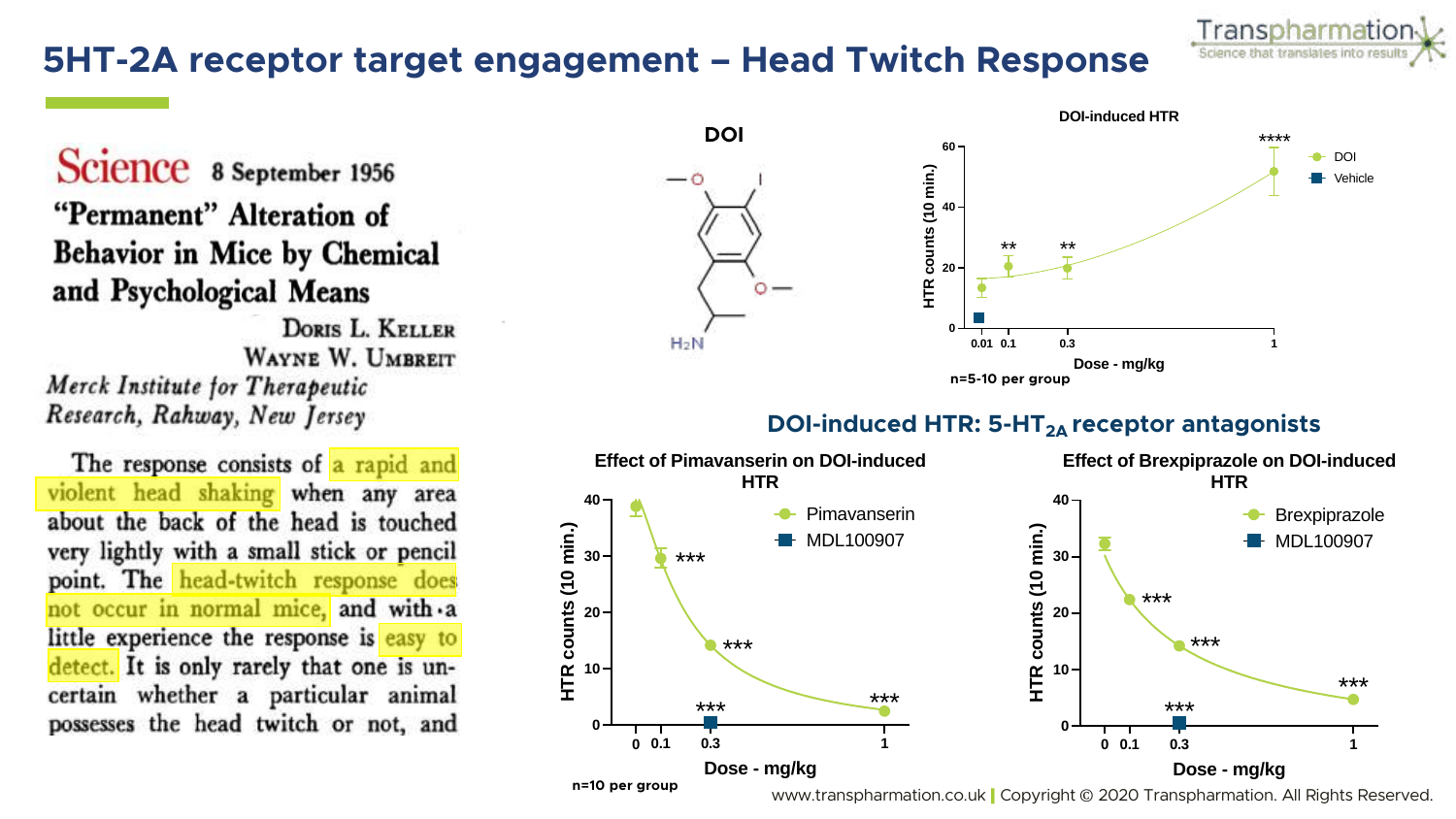### Target engagement - HTR





#### Psilocybin-induced HTR

\* Significant effect compared to Vehicle. One-way ANOVA or one-way repeated measures ANOVA with Fishers LSD.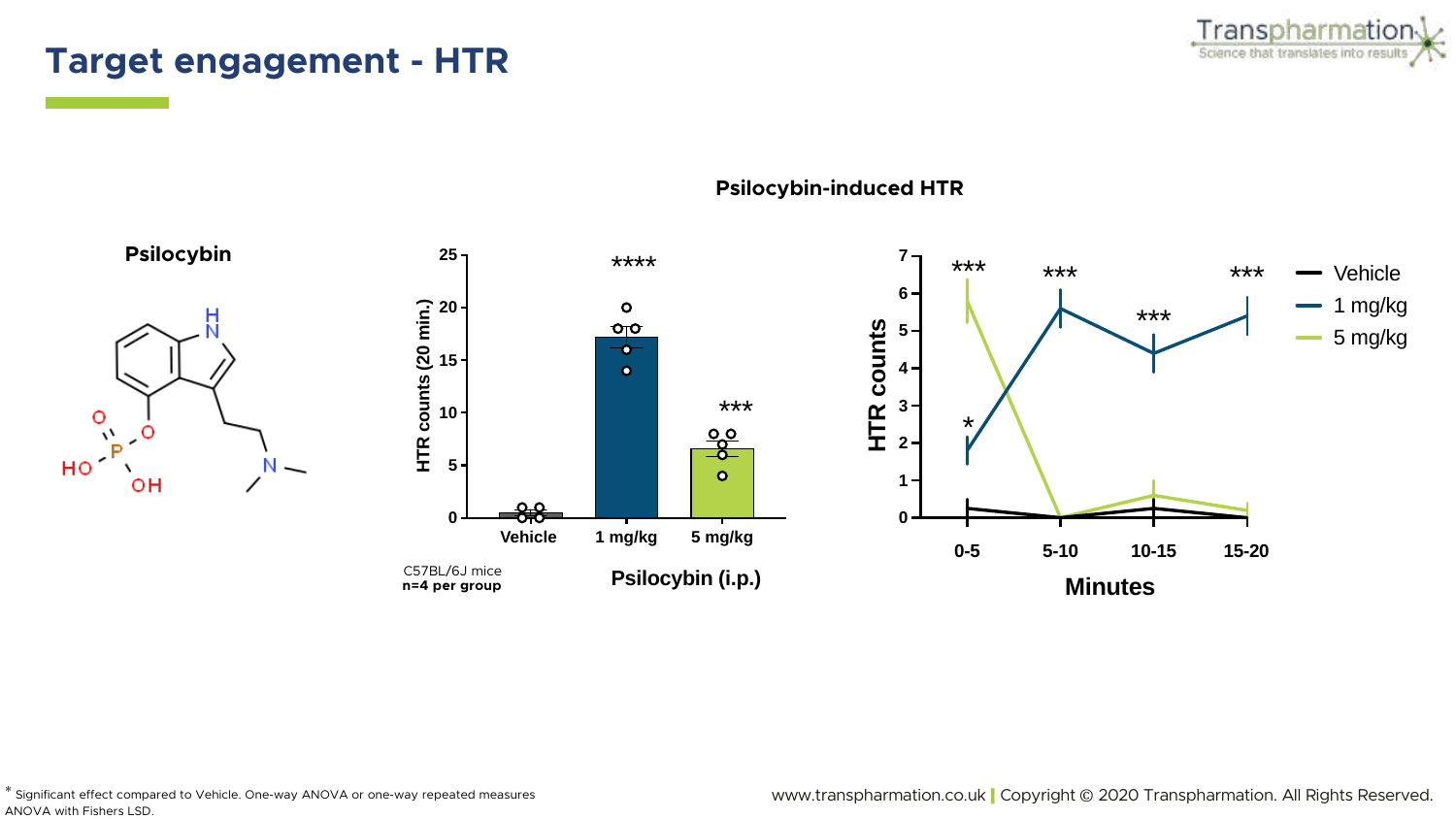

# Preclinical Efficacy testing - Depression

#### The forced swim test (FST): monoaminergic antidepressants



The Rodent Forced Swim Test Measures Stress-Coping Strategy, Not **Depression-like Behavior** 

Kathrya G. Commons,<sup>440</sup> Aram B. Cholanians, Jessica A. Babb, and Daniel G. Ehlinger

Immobility in the forced swim test is adaptive and does not reflect depression

Marc L. Molendijk<sup>4, 2, 1</sup>, E. Ronald de Kloet<sup>h, 1</sup>

#### **Depression researchers** rethink mouse swim test between the state and transport to the function of our good and agree in the harder

Too Depressed to Swim or Too Afraid to Stop? A Reinterpretation of the Forced Swim Test as a Measure of Anxiety-Like Behavior

jathry American and Strippen American Tane It lads is belown revening Speemen Chyrings Source: Journal David State

| <b>Drug</b>        | <b>Mechanism of action</b> | <b>Effect on FST</b><br>immobility (rat) |
|--------------------|----------------------------|------------------------------------------|
| <b>Fluoxetine</b>  | <b>SSRI</b>                |                                          |
| <b>Sertraline</b>  | <b>SSRI</b>                |                                          |
| <b>Paroxetine</b>  | <b>SSRI</b>                |                                          |
| <b>Desipramine</b> | <b>NRI</b>                 |                                          |
| <b>Maprotiline</b> | <b>NRI</b>                 |                                          |
| <b>Reboxetine</b>  | <b>NRI</b>                 |                                          |
| <b>Bupropion</b>   | <b>NDRI (?)</b>            |                                          |
| <b>Venlafaxine</b> | <b>SNRI</b>                |                                          |
| <b>Milnacipran</b> | <b>SNRI</b>                |                                          |
| <b>Duloxetine</b>  | <b>SNRI</b>                |                                          |
| <b>Mianserin</b>   | NaSSA(?)                   |                                          |

*Adapted from Cryan et al, 2005, Neurosci. Biobehav. Rev.*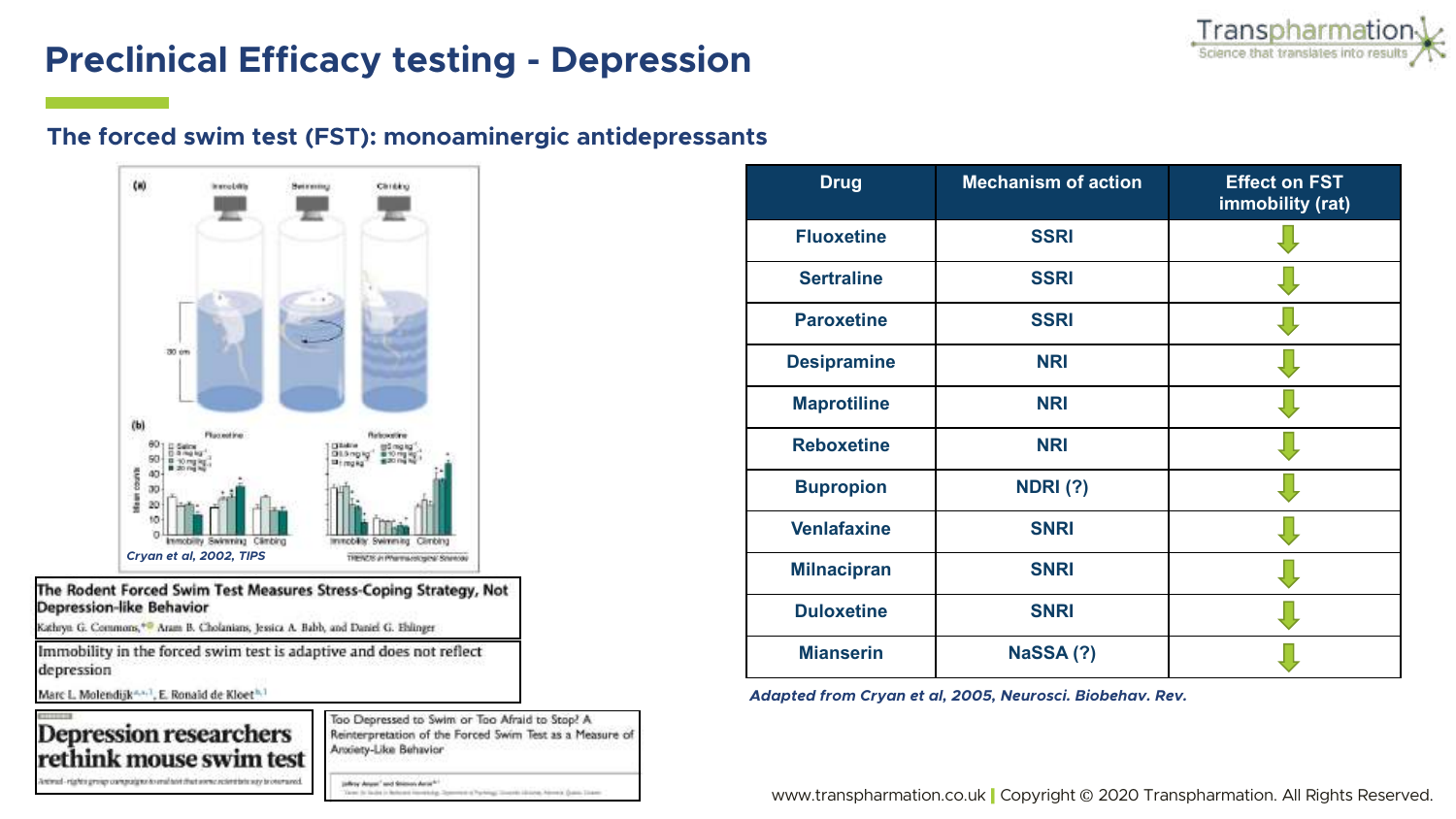# Novel antidepressants and the FST: (es)ketamine



#### *Daly et al, 2018, JAMA Psychiatry*



The FST: glutamatergic antidepressants - ketamine *(McDonnell et al, 2021, Frontiers in Psychiatry)*



\* Significant effect compared to Vehicle. One-way ANOVA with Fishers LSD.

# *Key question: is the FST a suitable tool for psychedelic research?*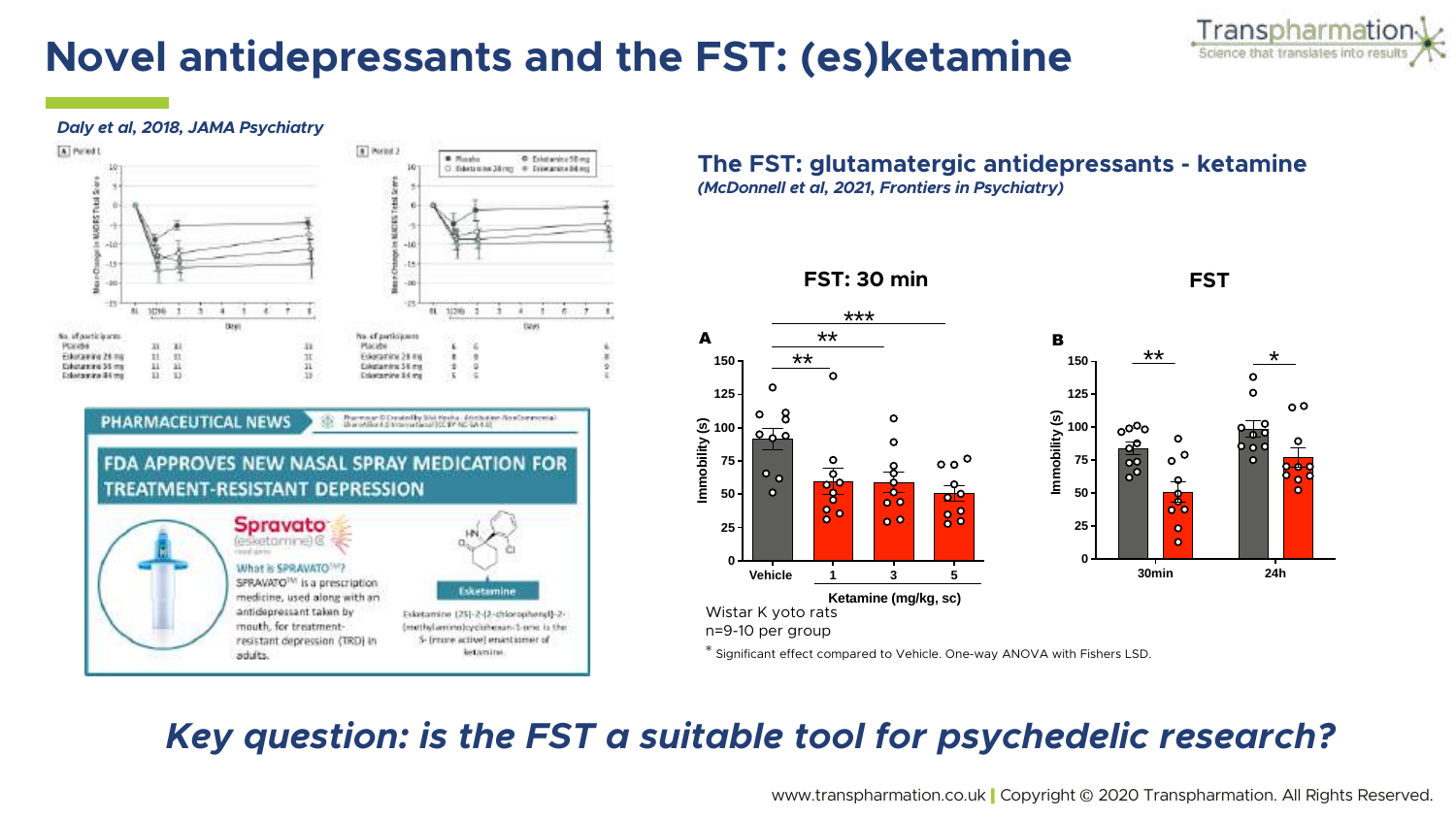

# Psilocybin and the forced swim test



#### Psilocybin (and LSD) produce persistent antidepressant-like effects in the FST





#### Hibicke et al., 2020, ACS Chem. Neuro.

Psilocybin 1mg/kg i.p.; LSD 0.15mg/kg i.p. WKY rats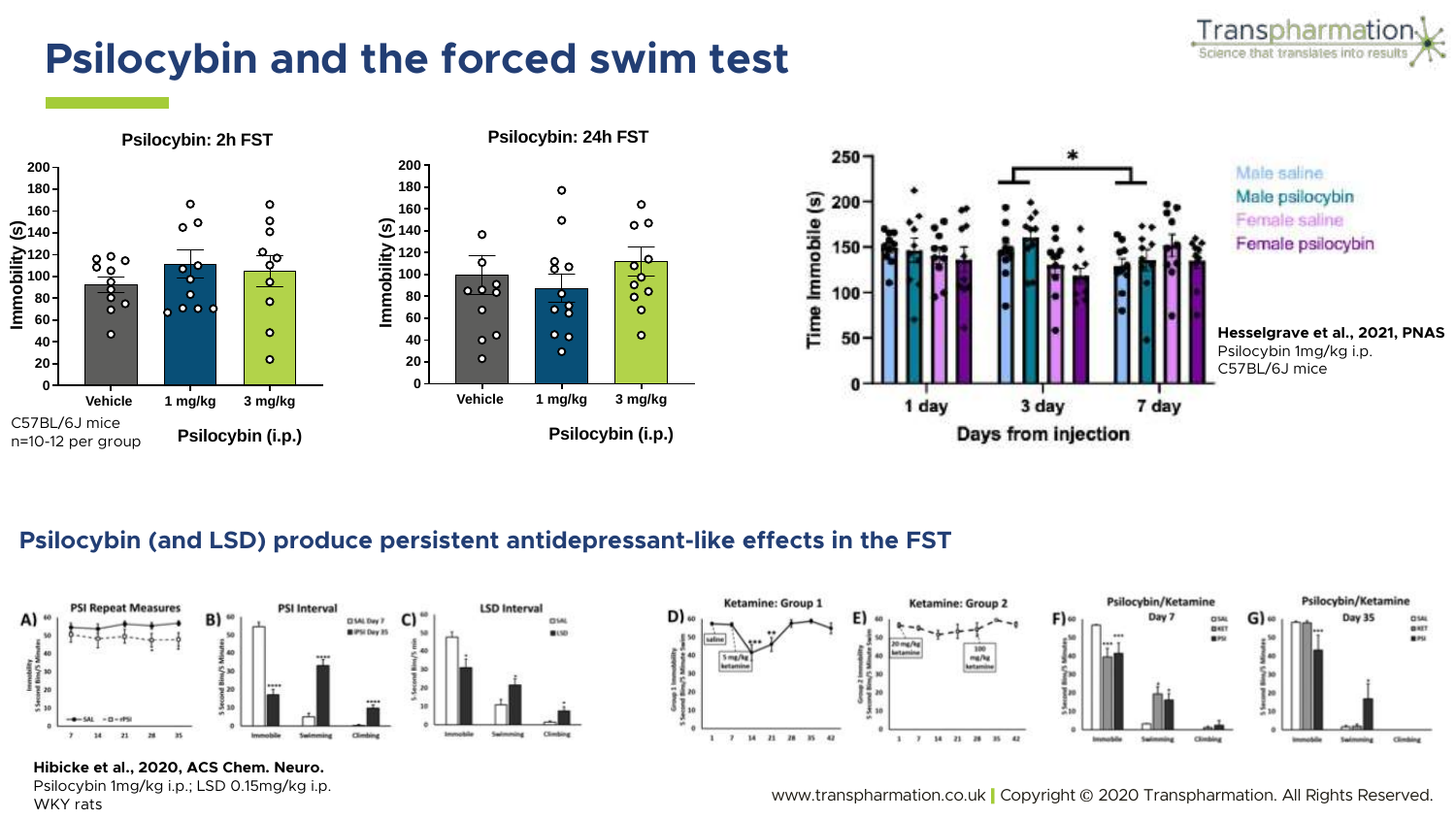# Measuring rodent motivation: the progressive ratio task

Transpharmatio Science that translates into re

Anhedonia: Inability to feel pleasure in normally pleasurable activities

'Markedly diminished interest or pleasure in all, or almost all activities most of the day, nearly every day' (symptom of depression as in DSM-5)

**Motivational anhedonia:** loss of interest or absence of anticipatory pleasure Consummatory anhedonia: loss of pleasure in response to previously rewarding stimuli

#### Rat progressive ratio (PR) task







\* Significant effect compared to baseline. One-way repeated measures ANOVA with Fishers LSD post-hoc (n=9-10 per group)

- Responses for successive reinforcers (sucrose pellet) increases according to the progression:

2, 4, 6, 9, 12, 15, 20, etc.

- Endpoints: Lever Press and Breakpoint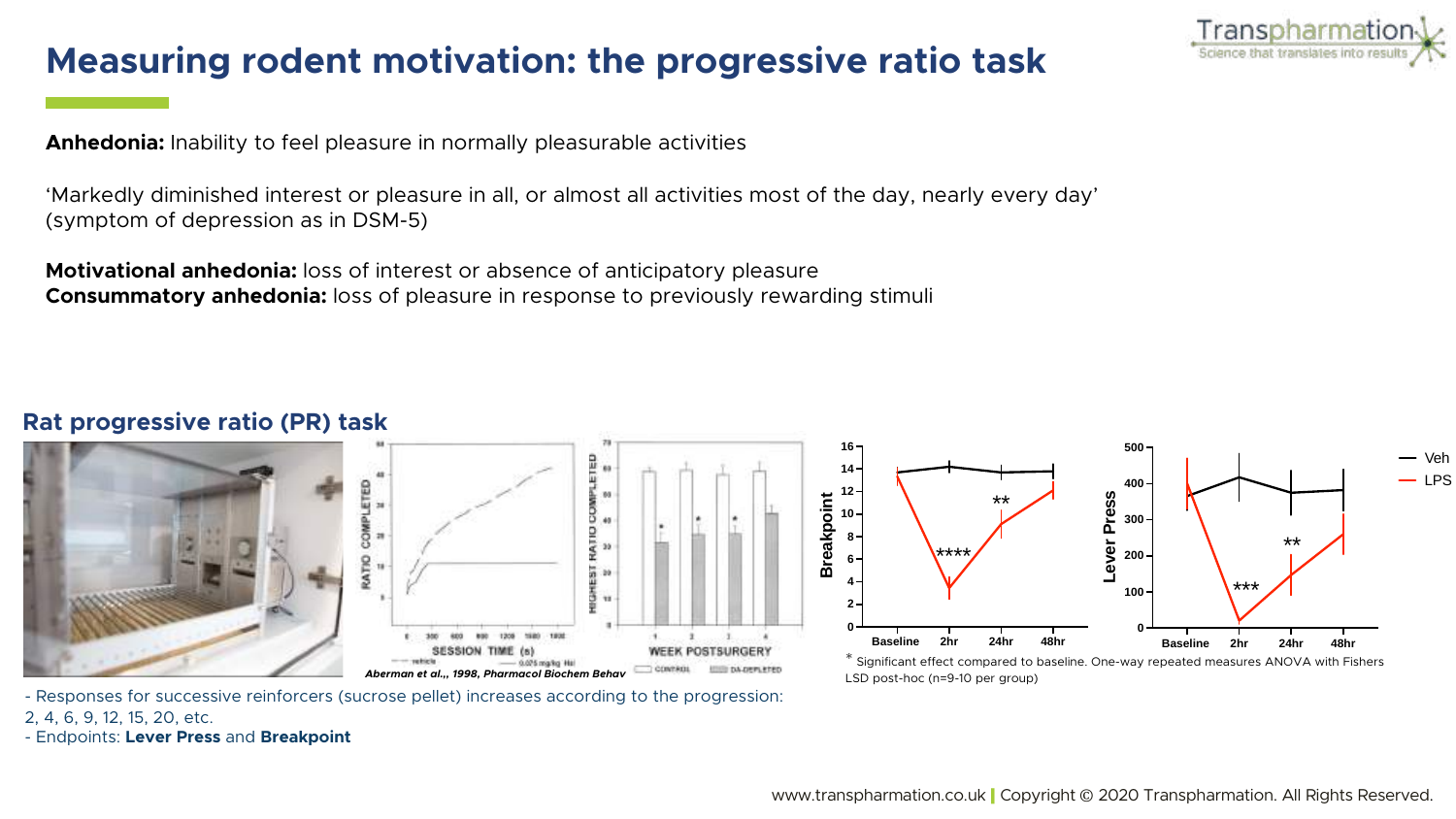

# Micro doses of psilocybin enhance motivation

*<u>trontiers</u>* in Pharmacology

OFEN ACCESS



ORIGINAL RESENSOR

Low Doses of Psilocybin and Ketamine Enhance Motivation and **Attention in Poor Performing Rats: Evidence for an Antidepressant** Property

Guy A. Higgins <sup>Lts</sup>, Nicole K. Carroll', Matt Brown', Carn MacMillan', Leo B. Silenisks', Sendy Thenattunnel', Jolla Unakeve", Lilla Magnineotive", Inio DeLannoy<sup>3,4</sup> and Edward M. Sellers<sup>24</sup>

fenensie Scalibei inc., Argua, Old Lianada "Desembert Filtermakdog und Forcologi, University of Zecont; Forcins OS Catela, Trinitire Subtine Inc., Mensaign DS Dealer Sade Dai Feuily of Remain: University of Territo. Somes On, Genetic 13, Opter Person Inc., Tennis On: Dende



FIGURE 2 | Characterisation of ketamine (0.3-6 mg/kg IP) and psilocybin (0.025-0.1 mg/kg SC) on food responding made available under a progressive schedule of reinforcement. Data is presented for both drugs as total number of lever presses recorded during the test session (A and D), final break point (B and E), and total session duration (C and F). Data for each drug is presented both as all test subjects (ketamine: N = 68; psilocybin; N = 72), and subjects characterized as "low performers" based on having the lowest tertile on lever presses/break point based on performance massured over 7 days prior to onset of drug testing (ketamine: N - 23; psilocybin: N - 24). The hashed line is to highlight the level of the "low performer" subgroup following vehicle pretreatment, "p < 0.05 vs. vehicle control (Dunnetts test following significant ANOVA).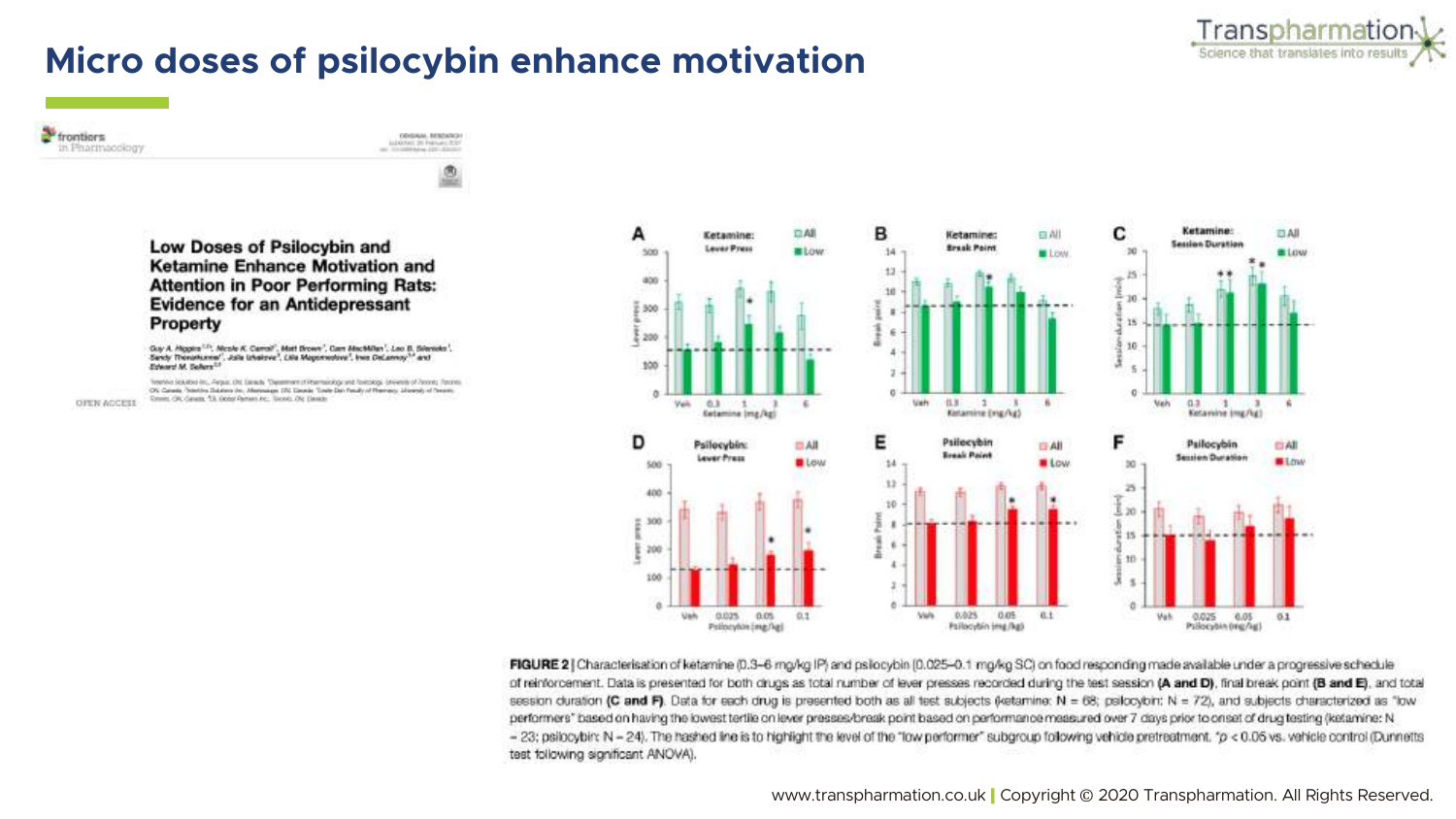# DOI and motivation



\* Significant effect compared to baseline. One-way repeated measures ANOVA with Fishers LSD post-hoc (n=9-10 per group). Drugs administered by subcutaneous (SC) injection.



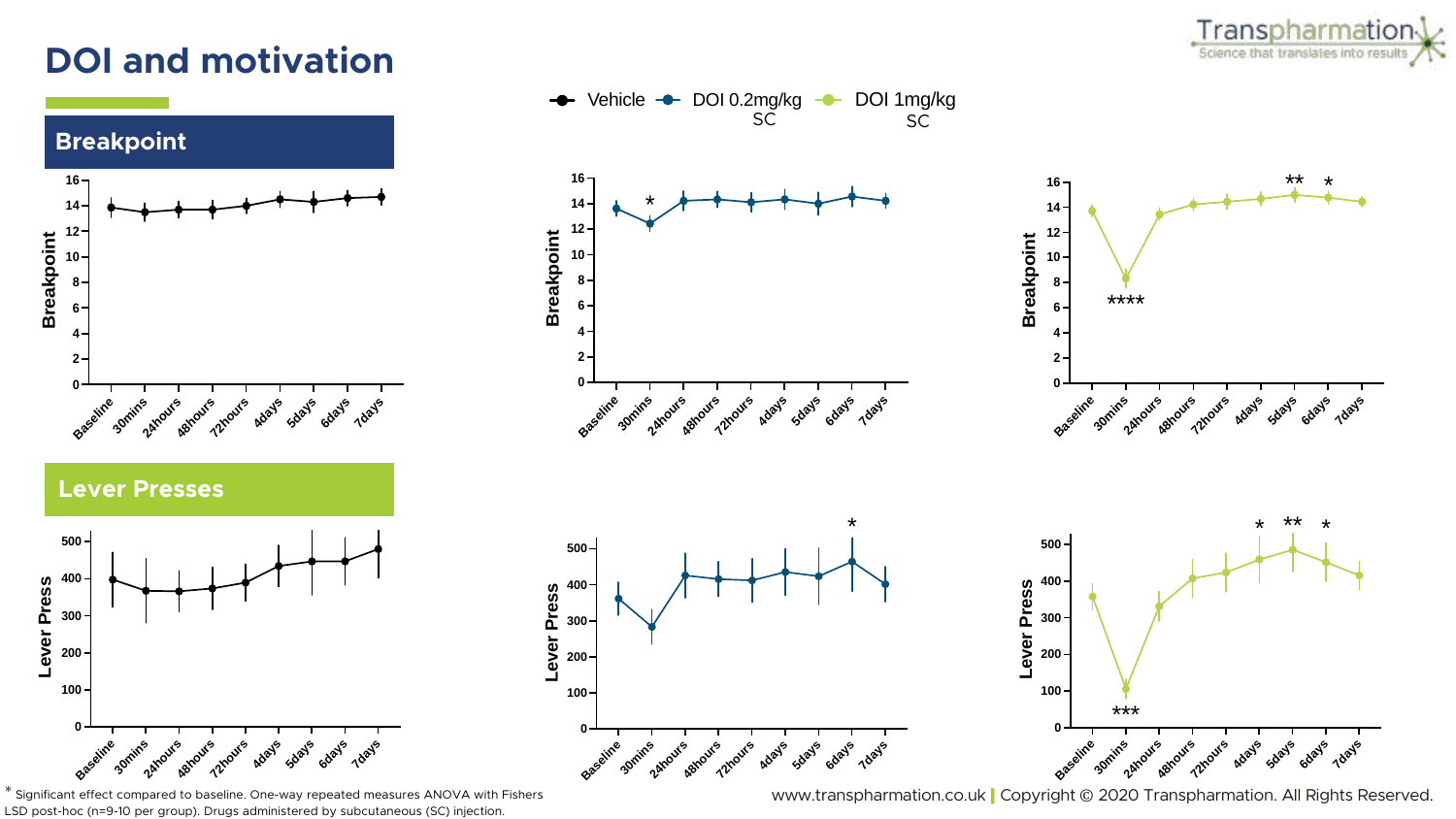# Psilocybin and motivation



to baseline. One-way repeated measures ANOVA with Fishers LSD post-hoc (n=9-10 per group). Drugs administered by subcutaneous (SC) injection.

Transpharmation Science that translates into resul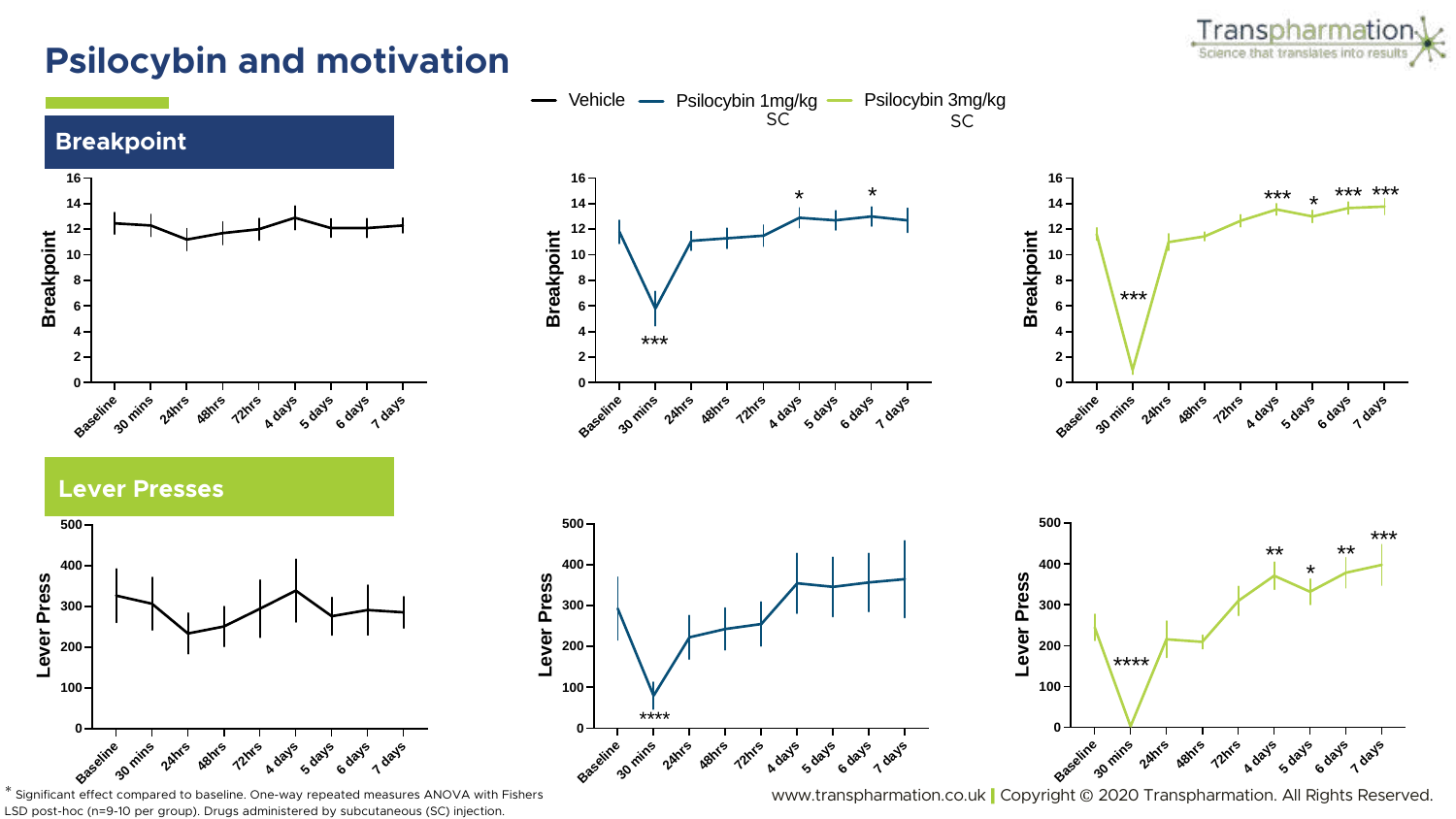

# DOI (1mg/kg sc) and motivation



#### Low responders



#### High responders



\* Significant compared to Baseline group. One-way repeated measures ANOVA with Fishers LSD post-hoc (n=8 per group)

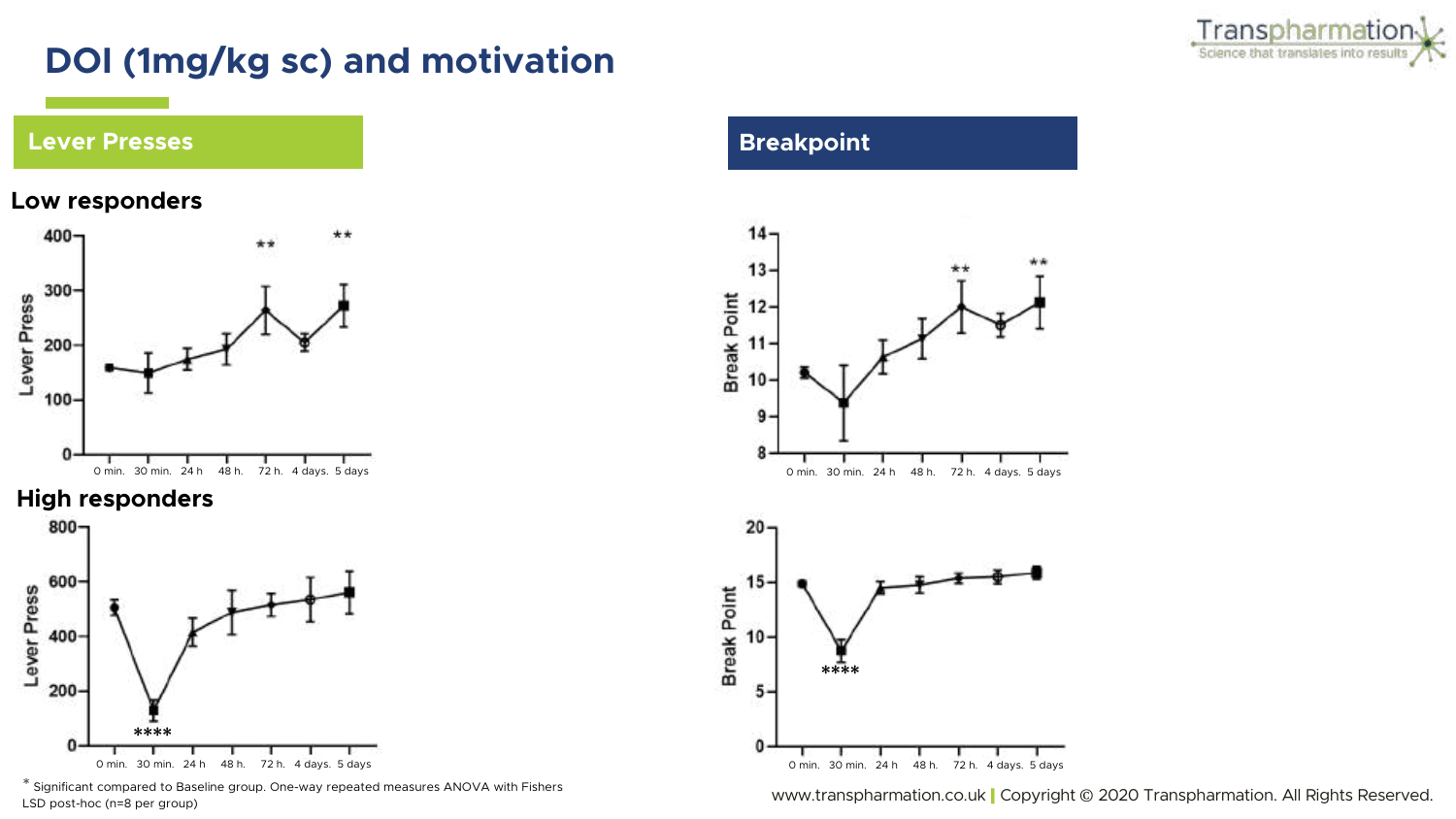

*"It gave me an inner joy, an open mindedness, a gratefulness, open eyes and an internal sensitivity for the miracles of creation."*

Albert Hofmann, on LSD